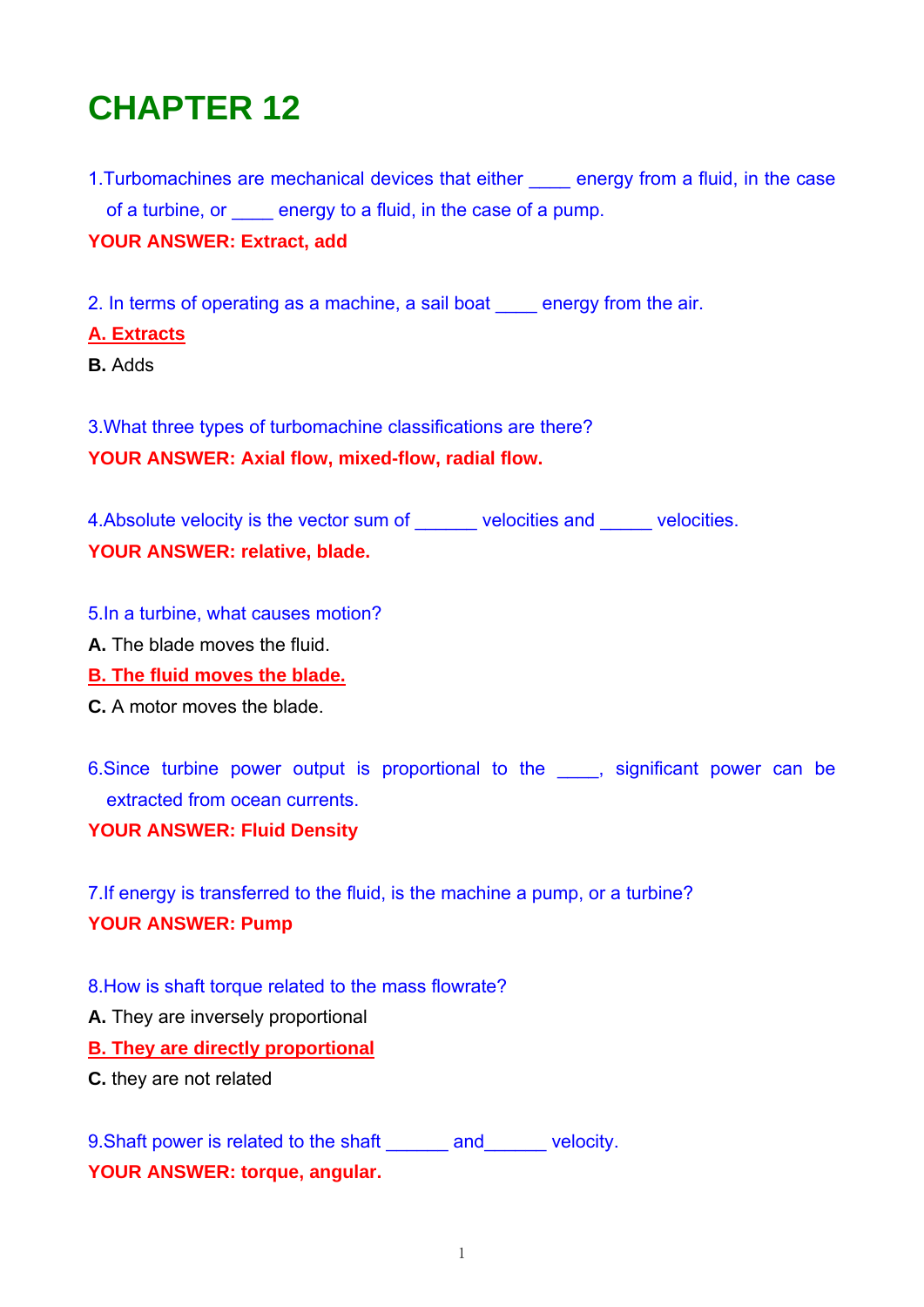10.Which of these is a main component of the centrifugal pump?

## **A. Impeller**

- **B.** Shroud
- **C.** Caisson
- 11.Pumps can have multiple stages. True or False
- **A. True**
- **B.** False
- 12. The overall pump efficiency is affected by the same in the pump and the same in the bearings and seals.
	- A) Losses, gains
	- B) Hydraulic losses, mechanical losses
	- C) Inefficiencies, efficiencies

# **YOUR ANSWER: B**

13.What are the three sources of pump efficiency?

**YOUR ANSWER: Hydraulic efficiency, mechanical efficiency, volumetric efficiency.** 

## 14.What is cavitation?

**YOUR ANSWER: Cavitation occurs when the liquid pressure at a given location is reduced to the vapor pressure of the liquid, causing vapor bubbles to form in the liquid.** 

15.The intersection of the pump performance curve and the system curve is called what?

## **A. The operating point**

- **B.** The focal point
- **C.** The efficiency point
- 16.When two pumps are placed in series, what do you do to determine the resulting pump performance curve?
- **A. Add heads at the same flowrate.**
- **B.** Add flowrates at the same head.
- **C.** Simply add the performance values.

## 17.The power coefficient is commonly based upon what parameter of the pump?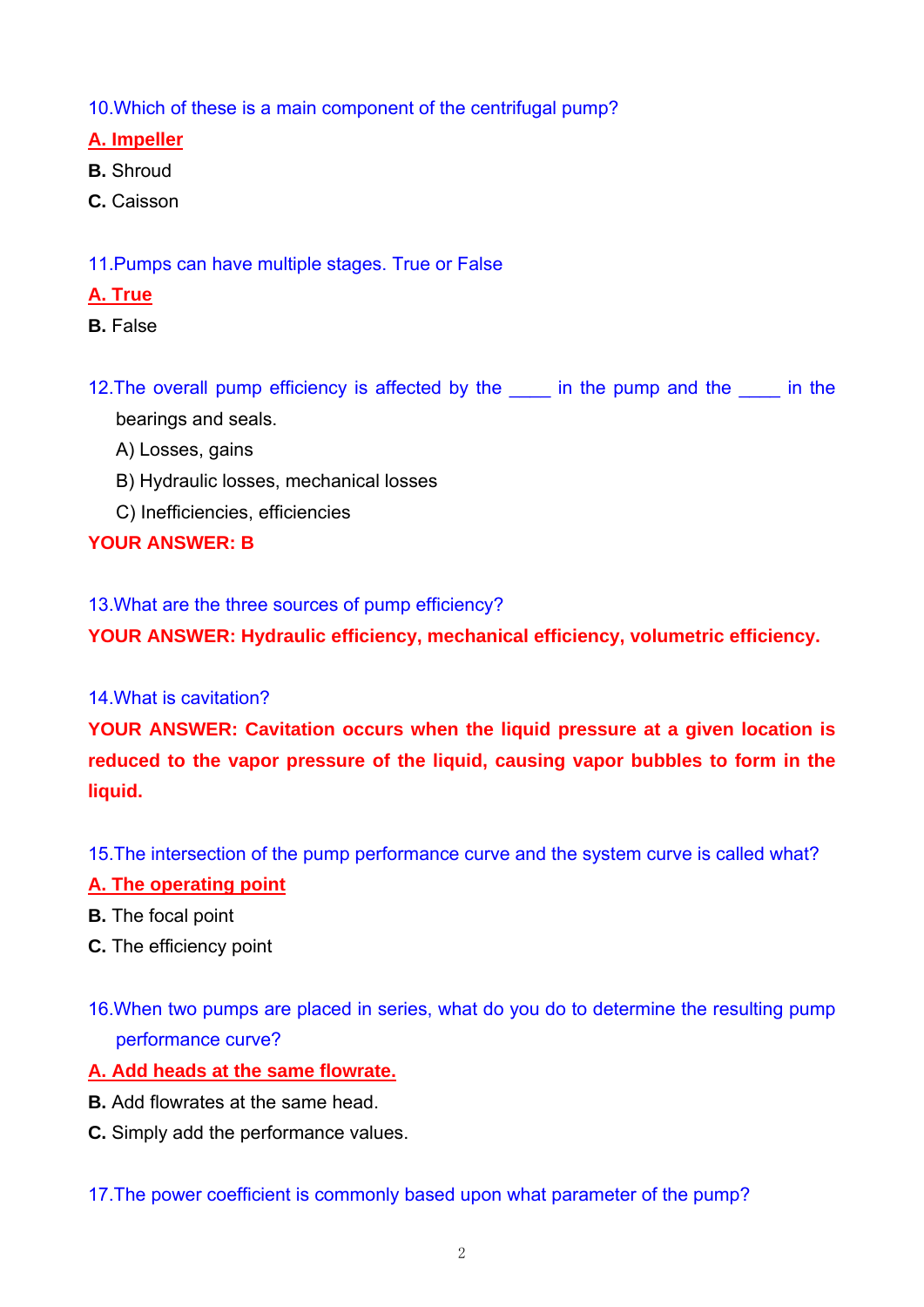- A. The flowrate
- **B. The shaft (brake) horsepower**
- **C.** The rotational speed of the pump shaft

18.Specific speed can be determined independent of pump size. True or False

- **A. True**
- **B.** False

19.Do centrifugal pumps typically have low or high specific speeds?

## **YOUR ANSWER: Low**

20.What is another term for an axial-flow pump?

## **YOUR ANSWER: A propeller pump**

- 21.What are used to straighten the flow leaving the rotor of an axial flow pump?
- **A.** Turbine blades
- **B.** An inlet
- **C. Stator blades**
- **22.**If one changes from a centrifugal pump to an axial-flow pump, what happens to the head?
- **A.** Nothing
- **B.** It increases
- **C. It decreases**
- 23.What is typically the largest change in density of gas flow through a fan?
- **A.** 10%
- **B. 7%**
- **C.** 5%

## 24.Which best describes the pressure change in a fan?

- **A.** The pressure change is high
- **B. The pressure change is low**
- **C.** There is no change in the pressure

## 25.Name the two types of hydraulic turbines.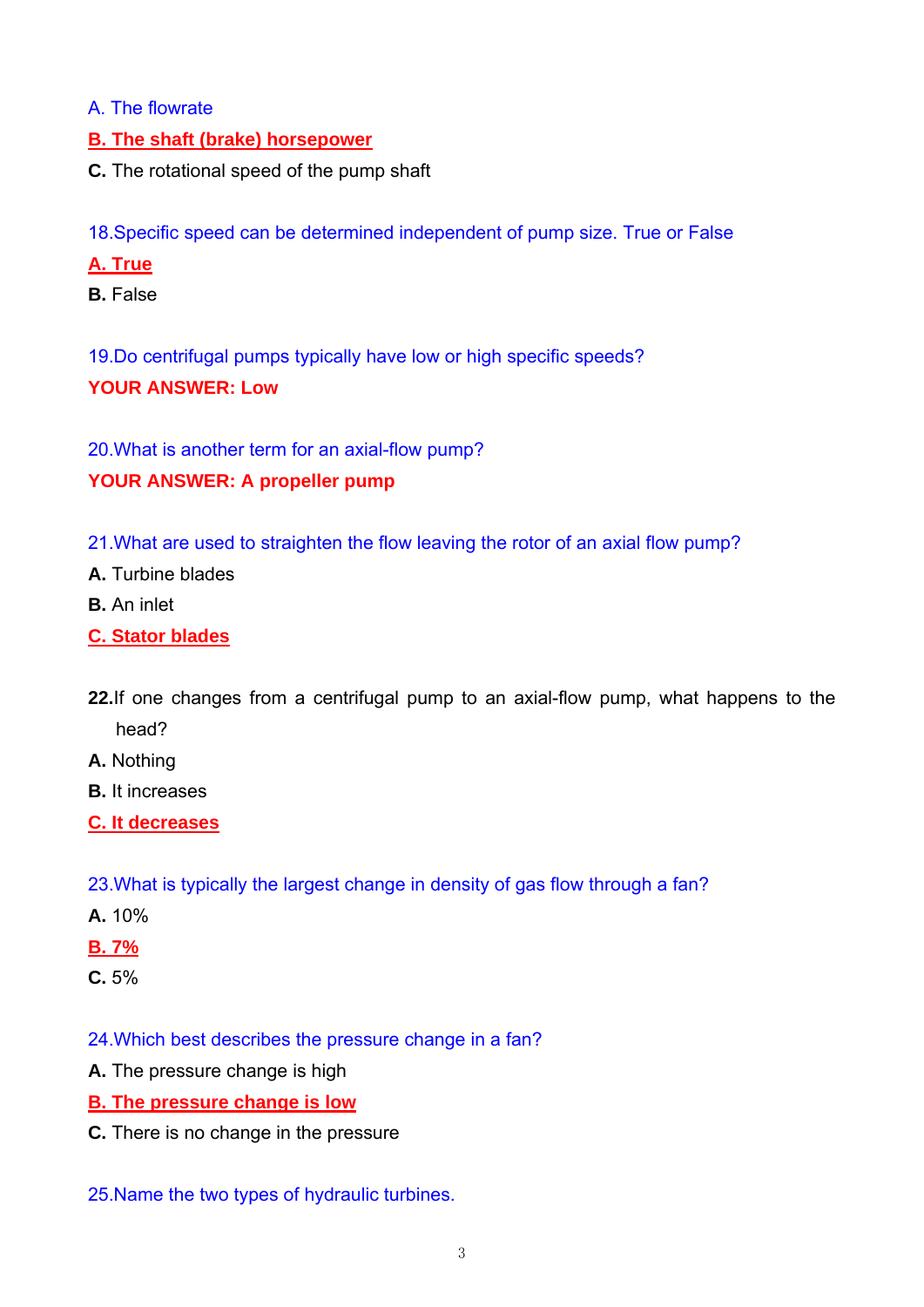## **YOUR ANSWER: Impulse and reaction**

26.When is a Pelton wheel most efficient?

#### **A. When there is a large head**

- **B.** When there is a small head
- **C.** When there is a large flow rate

27.In a Pelton wheel, does the relative velocity of the flow change? **YOUR ANSWER: No** 

28.What is the typical value of the term β (in degrees) in a Pelton wheel?

- **A.** 180
- **B. 165**
- **C.** 150

29. Reaction turbines are best suited for flow rate applications.

## **YOUR ANSWER: high**

30.What is another term for a typical radial hydraulic turbine?

## **A. A Francis turbine**

- **B.** A Kaplan turbine
- **C.** A Munson turbine

31.Cavitation damage can not occur in turbine blades. True or False

- **A. True**
- **B.** False

32.What differentiates a compressor from a pump?

**YOUR ANSWER: A compressor adds energy to the fluid, but results in a significant pressure rise and an increase in fluid density.** 

33.What is one common way of obtaining high pressure ratios in a compressor?

**A.** Using a compressor with a higher flow rate

**B. Using a multistage compressor**

**C.** Pre-accelerating the flow